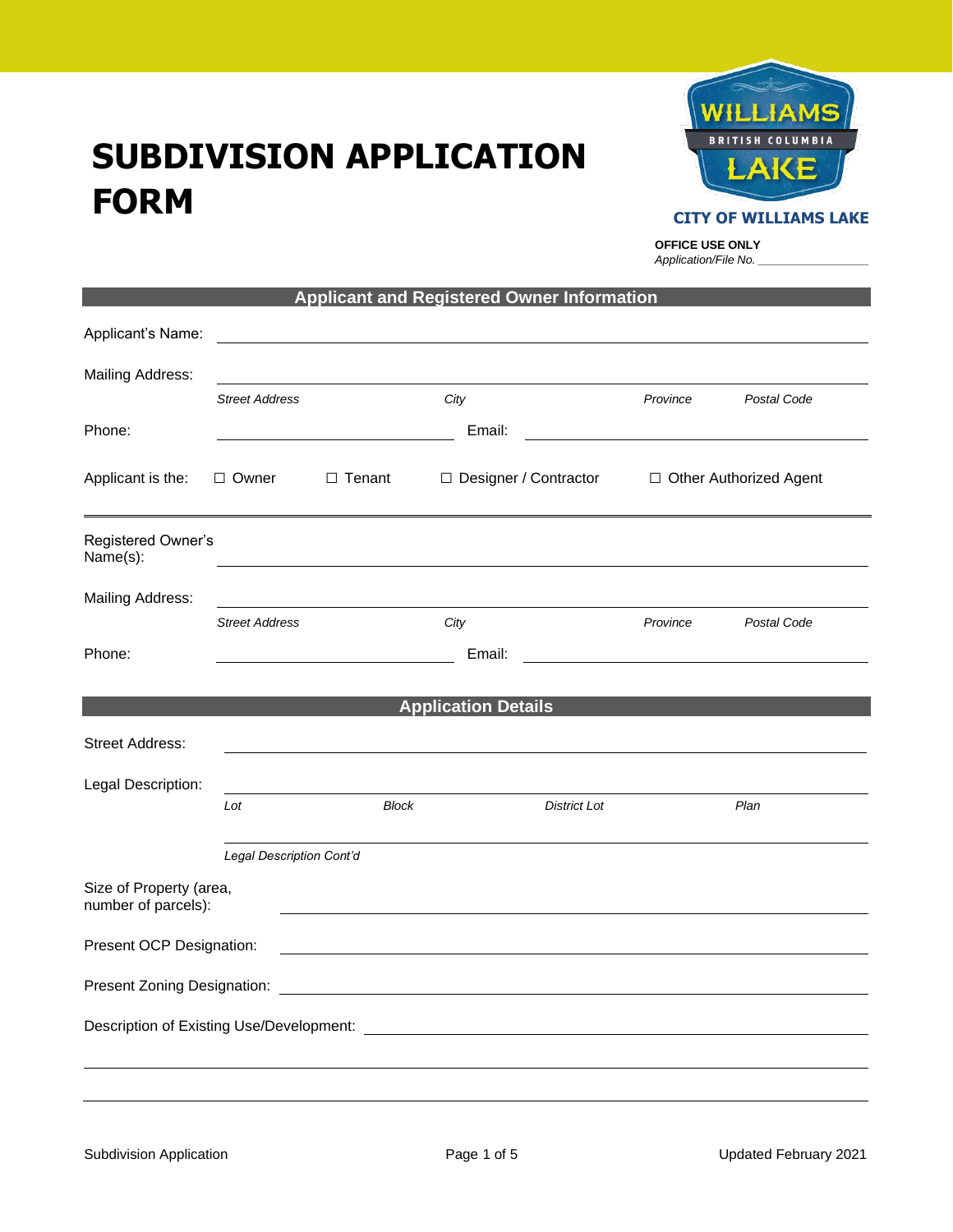#### Existing Services:

| <b>Services</b>       | <b>Currently Existing</b> |           | Readily Available* |           |
|-----------------------|---------------------------|-----------|--------------------|-----------|
|                       | <b>Yes</b>                | <b>No</b> | <b>Yes</b>         | <b>No</b> |
| Road Access           |                           |           |                    |           |
| <b>Water Supply</b>   |                           |           |                    |           |
| Sewage Disposal       |                           |           |                    |           |
| <b>Storm Sewers</b>   |                           |           |                    |           |
| Stormwater Management |                           |           |                    |           |
| Hydro                 |                           |           |                    |           |
| Telephone             |                           |           |                    |           |
| <b>Natural Gas</b>    |                           |           |                    |           |
| Cable Television      |                           |           |                    |           |

\**Readily Available means services can be easily extended from the existing mains to the subject property.*

Proposed Water Supply Method:

Proposed Sewage Disposal Method: 2008 - 2009 - 2009 - 2009 - 2009 - 2009 - 2009 - 2009 - 2009 - 2009 - 2009 - 2009 - 2009 - 2009 - 2009 - 2009 - 2009 - 2009 - 2009 - 2009 - 2009 - 2009 - 2009 - 2009 - 2009 - 2009 - 2009 -

Proposed Storm Drainage Method:

Approximate Commencement Date of Proposed Project:

## **REASONS AND COMMENTS IN Support of Application**

#### *Please give reasons and comments in support of application below. Use separate sheet if necessary.*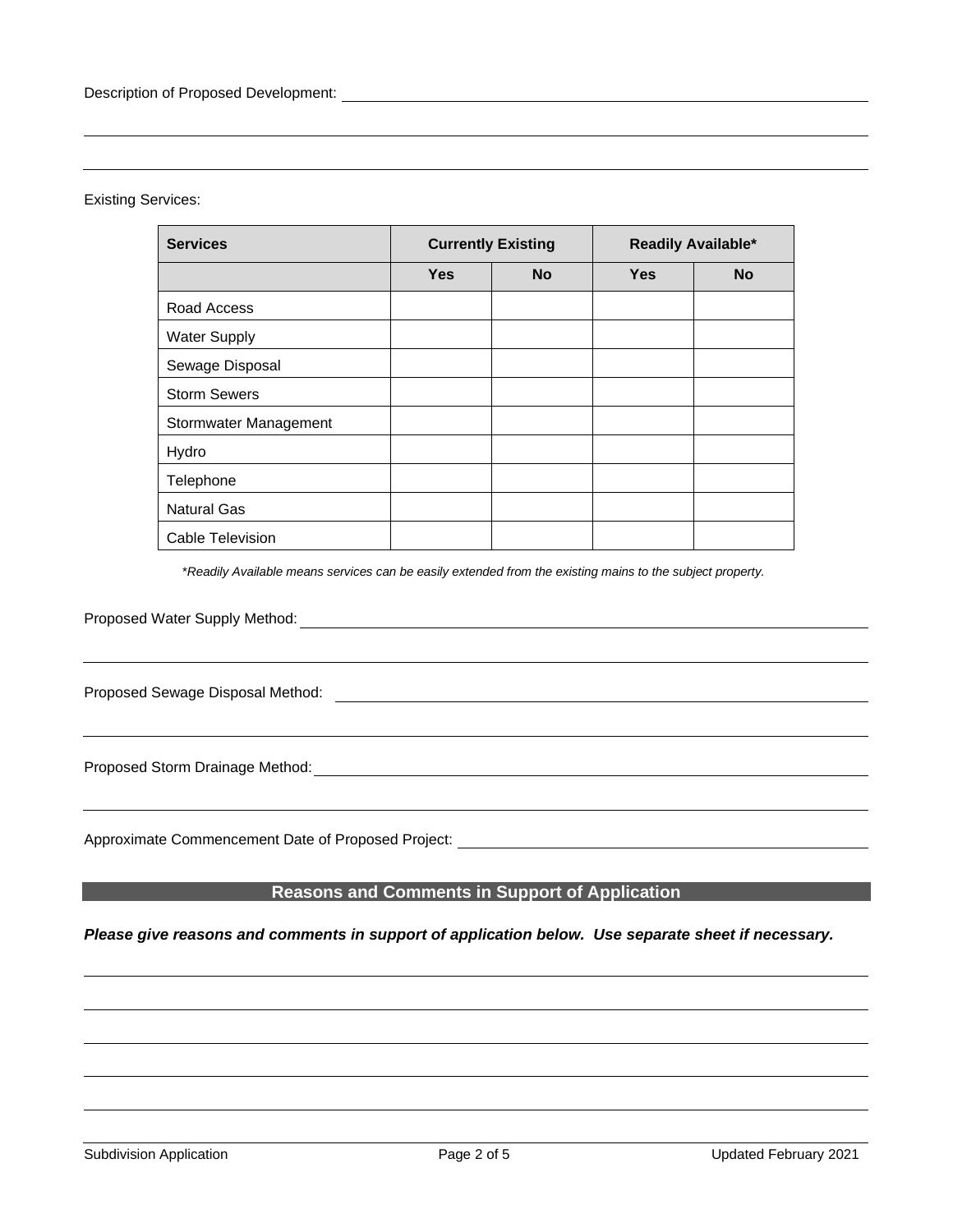### **Application Requirements**

#### *At time of application, please provide the following as required:*

- Proof of ownership (a title search dated no more than 30 days prior to submission of the application) and copies of any applicable charges on title;
- A completed Site Disclosure Statement (Contaminated Sites) form and \$100 Site Disclosure Statement fee (note - this is not required if already on file);
- An application fee of \$100 for the first two parcels to be created by the proposed subdivision and a fee of \$50 for each additional parcel to be created by the proposed subdivision (to a maximum of \$1,200). Fees should be made payable to the City of Williams Lake and are considered GST exempt;
- Copies of any previous studies or reports made on the subject property relating to its present condition and suitability for the proposed use/development, e.g. geotechnical reports, site contamination, and remediation studies; and
- One set of paper plans and one set of digital plans drawn to a minimum scale of 1:1000 clearly showing the following:
	- a. The dimensions of the parcel to be subdivided;
	- b. The arrangement of parcels and streets which would be created by the subdivision, including widths of the proposed streets and the approximate dimensions and area of each parcel proposed;
	- c. The relationship of the proposed subdivision to adjacent and existing streets and parcels and the connections of proposed streets thereto;
	- d. The existing and proposed uses of the parcel/s to be subdivided;
	- e. Existing buildings and/or structures located and identified, and illustrating the dimensions and the relationship of same to existing and proposed property lines;
	- f. Existing property lines and streets to be eliminated by the proposed subdivision;
	- g. Utility and other existing rights-of-way located and identified, railroad rights-of-way, and floodplain areas where applicable;
	- h. Existing topography based upon true datum with contour lines at no greater than 1 metre intervals;
	- i. Existing watercourses, natural drainage channels, water frontages and high-water marks;
	- j. Existing roads, pipelines and utilities, including Municipal Water and Sewer Mains, and service connections;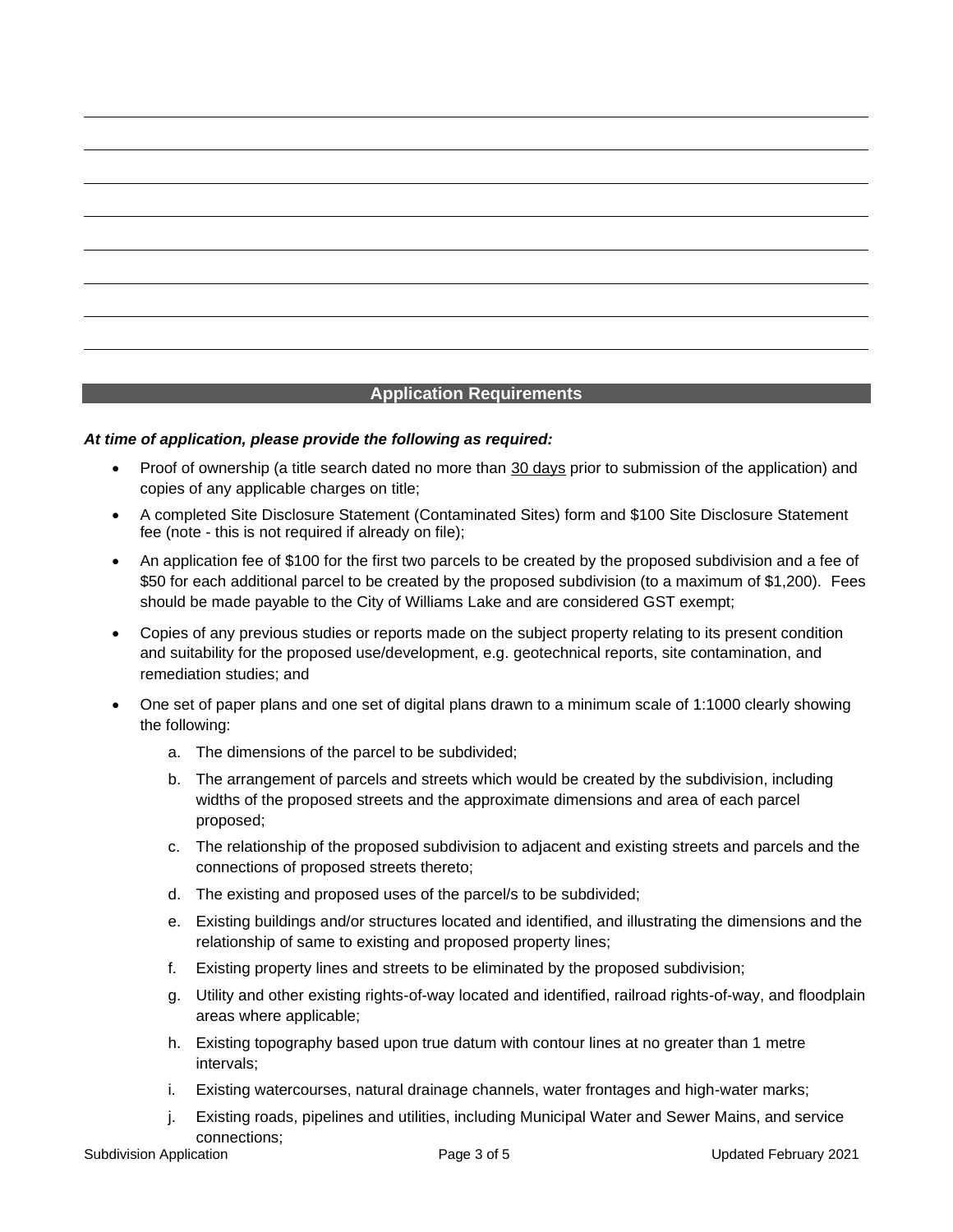- k. The location of existing septic tank and septic tank drainage fields, where applicable;
- l. Proposed water and sewer main extensions to service the subdivision;
- m. Proposed road grades where steep and uneven terrain exists; and
- n. The scale and other plan identification to be shown together with the direction of north.

*Note: In some circumstances, where a development proposal is relatively simple, the information requested may be combined on one plan.*

#### **Development Cost Charges**

Development Cost Charges may be assessed on the proposed subdivision subject to applicable development cost charge bylaws for the area in which the proposed subdivision is located. The Development Services Division of City Hall will notify the applicant regarding Development Cost Charges if required.

#### **Declaration and Authorization**

*If the registered owner is also the Applicant, the owner should sign as the Applicant below. If an Agent is submitting this application on the owner's behalf, the Agent must complete the declaration and the authorization below must be completed by the registered owner.* 

I/We make application pursuant to the *Land Title Act/Strata Property Act* for a subdivision. The information provided in support of this application is accurate and complete to the best of my/our knowledge.

| Signature of Applicant(s): | Date: |
|----------------------------|-------|
|                            | Date: |
|                            |       |

*By completing this* **section,** *the registered owner(s) understand that the Agent will be the point of contact with the City of Williams Lake.*

I/We consent to this application filed by the agent listed in this application. This application is made with my full knowledge and consent.

Signature of Registered Owner(s): Date:

Date: **Date: Date: Date: Date:**